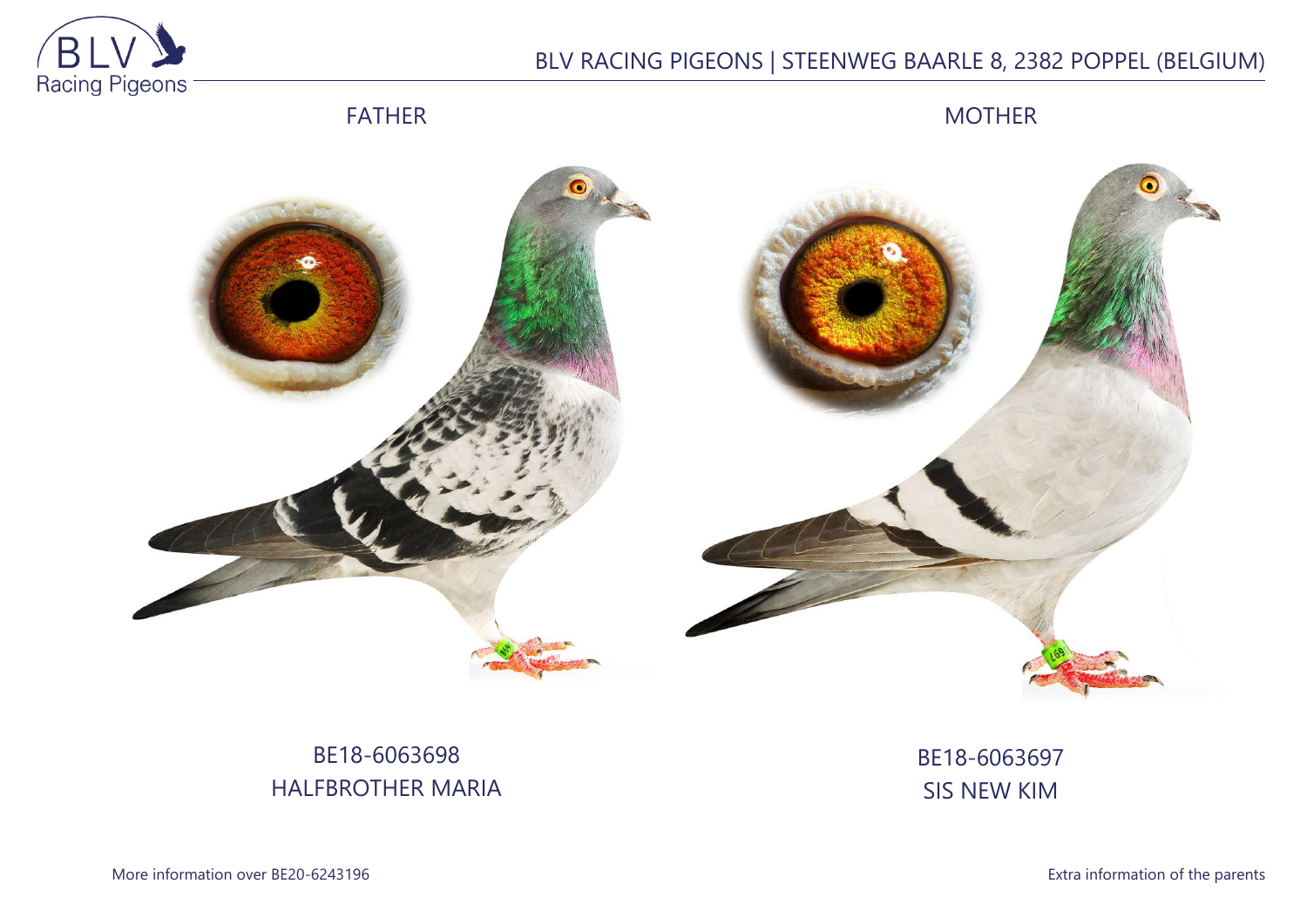

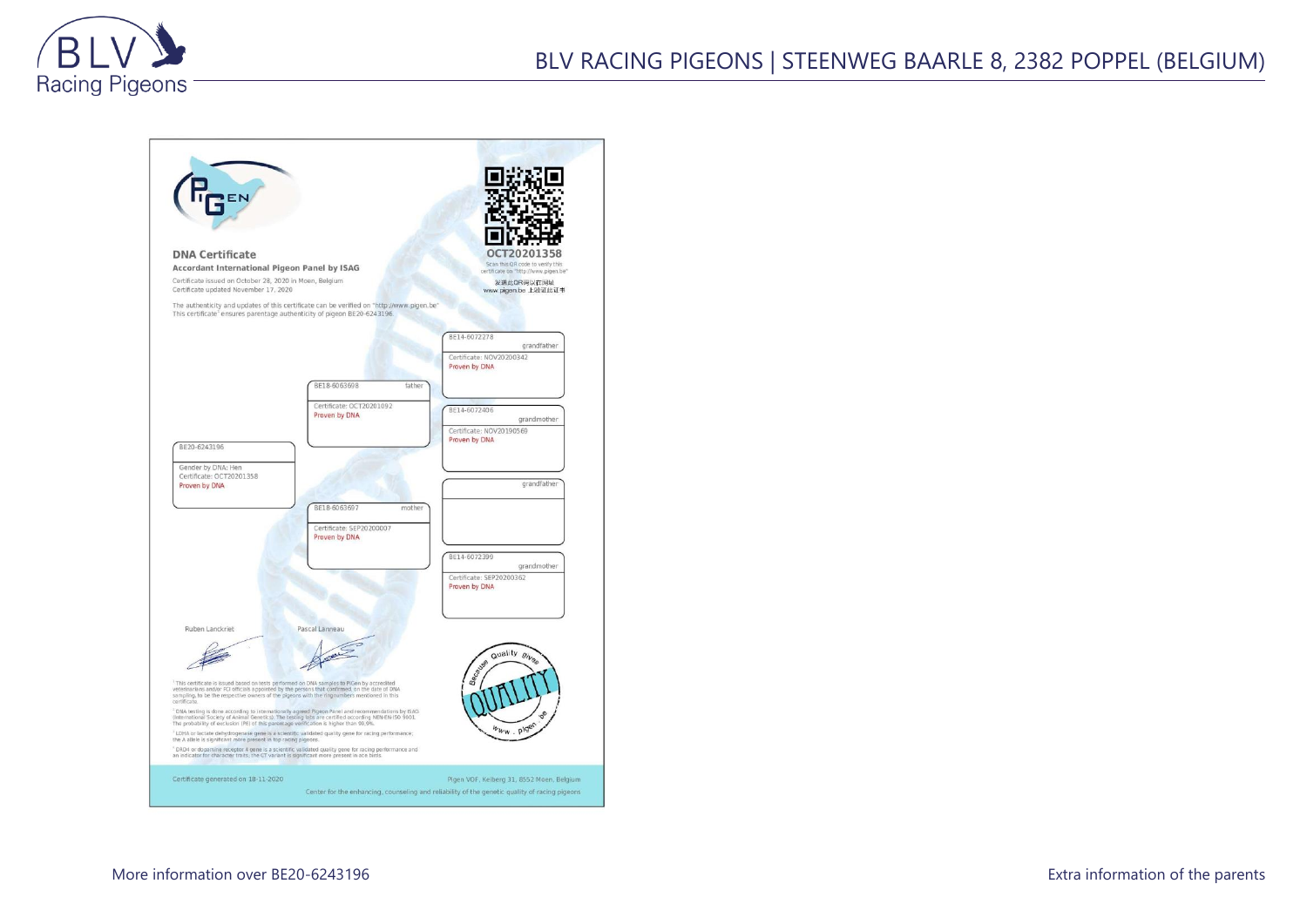

## MORE INFO OF PARENTS 6243196/2020

**- FATHER IS '698/18', H.BROTHER 'MARIA', 1. NAT. WINNER / 4. NAT. ACEBIRD** Half-brother (same mother) of 'Maria' **4. Nat. acebird great middle dist. KBDB 2018 1. Nat. Chateauroux - 2,858 birds 2018 1. Chevrainvilliers – 154 birds 4. Nat. La Souterraine - 16,613 birds 2016 4. prov. Gueret – 529 birds / 21. Nat. Zone 1,478 birds 2018 163. Nat. Gueret - 5,331 birds 7. prov. Vierzon - 1,889 birds 2017 13. Nat. Zone / 51. Nat. Chateauroux - 18,799 birds 2018 14. Nat. Zone / 42. Nat. Chateauroux - 14,955 birds 2017 15. Nat. Zone / 120. Nat. Bourges - 5,831 birds 2018 30. Nat. Zone / 117. Nat. Argenton - 11,823 birds 2018 91. Nat. Zone / 338. Nat. Bourges – 28,078 birds 2016 24. prov. Gien – 979 birds 2016 459. Nat. Chateauroux – 14,762 birds 2016 2. Noyon – 315 birds 2017 -** Mother of 'Diamond Kim' 032/20 **6. Belgian youngster PIPA ranking 4 National races** Half-brother (same father) of **- 'Lauranneke' 730/15 4. Nat. Zone / 12. Nat. Chateauroux - 1,712 birds 2017 32. Nat. Zone Chateauroux - 8,663 birds 2016 54. Nat. Chateauroux I - 2,850 birds 2019 59. Nat. Zone Souillac - 998 birds / 436. Nat. 3,737 birds 2019 33. prov. Le Mans – 359 birds 47. prov. Blois - 1,012 birds 2017 67. prov. Bourges – 3,164 birds 262. Nat. Argenton - 3,322 birds 2018 351. Nat. Chateauroux – 20,522 birds 2019 390. Nat. Argenton – 12,449 birds 2016 442. Nat. Argenton – 8,006 birds 2017 451. Nat. Montlucon – 10,753 birds 2016 640. Nat. Chateauroux – 10,454 birds 2017 - BE16-6023011 75. prov. Gien – 5,470 birds 2016 410. Nat. Zone Bourges – 8,989 birds 2016 544. Nat. Zone Argenton – 5,314 birds 2016 - BE15-6048729 16. prov. La Souterraine – 1,123 birds / 391. Nat. 9,760 birds**

**59. Nat. Zone La Souterraine – 2,333 birds 2015 910. Nat. Chateauroux – 10,442 birds 2015** Bred from '278/14', full brother to 'Laura' **1. Nat. Bourges 2010 - 17,061 birds & fastest from 39,577 birds 7. prov. Bourges - 2,312 birds 74. Nat. Bourges - 37,357 birds Also winner of 25.-45.-63. provincial** '278/17' is also full brother to **- 'Serena' 303/12 1. Nat. Zone Poitiers YL - 2,538 birds 2013** - 'Serena' is breeder of 'Laury' BE14-3150674 **Current 2020 super breeder at Van De Wouwer** - 'Laury' is (g.)father of winners **3. prov. Blois - 2,744 birds 2018 4. Nat. Zone Argenton – 4,957 birds / 16. Nat. 16,762 birds 48. Nat. Limoges - 15,979 birds 2020 52. Nat. Chateauroux - 18,499 birds 2017 69. Nat. Chateauroux - 1,712 birds 2017 Also 157.-304.-314.-434. Nat. & 25.-33.-61.-81. prov. - 'Femke' 158/11 8. I.prov. Bourges YB – 2,263 birds 2011 11. Nat. Zone / 20. Nat. Argenton YL - 22,384 birds 2012 46. Nat. Zone Bourges old - 3,803 birds 2013 / 137. Nat. 19,655 birds 76. Nat. Zone / 135. Nat. Montluçon YL - 22,875 birds 2012 94. s-Nat. Vierzon YL - 3,585 birds 2012 Mother of 'Na fi', 1. prov. Argenton YB 2014 - 'Jul' 728/10; 3. Noyon YB – 1,289 birds 2010 4. Noyon YL – 1,164 birds 2011 … 488. Nat. Bourges – 20,544 birds 2011 - 'Herna'; Current 2020 super breeder Van De Wouwer Offspring wins at least 36x top 100 Nat. Zone/prov. 1. Noyon – 976 birds … 5. prov. Blois - 1,581 birds 2018 … 7. prov. Vierzon – 217 birds 2019 … 9. prov. Vierzon – 217 birds … 10. Nat. Chateauroux - 27,081 birds … 28. Nat. Argenton - 3,322 birds 2018 36. Nat. Chateauroux - 1,712 birds 2017 … 53. Nat. Bourges – 22,506 birds 60. Nat. Chateauroux 20,522 birds 2019 … 64. Nat. Chateauroux 2,850 birds 53. Nat. Argenton 11,506 birds 2017 … 89. Nat. Chateauroux 18,799 birds 91. Nat. Bourges 28,078 birds 2016 … 91. Nat. Chateauroux 14,955 birds 91. Nat. Chateauroux - 2,850 birds 2019 … 104. Nat. Issoudun – 10,603 birds 120. Nat. Bourges - 24,055 birds 2019 … 131. Nat. Bourges - 38,456 birds** '278/17' is half-brother to 'Kamiel' 599/09 - Father of 'Liesje' **15. Nat. Guéret YL - 15,007 birds & 24. Nat. Bourges YL - 13,588 birds**

- Father of 'Ester' 079/13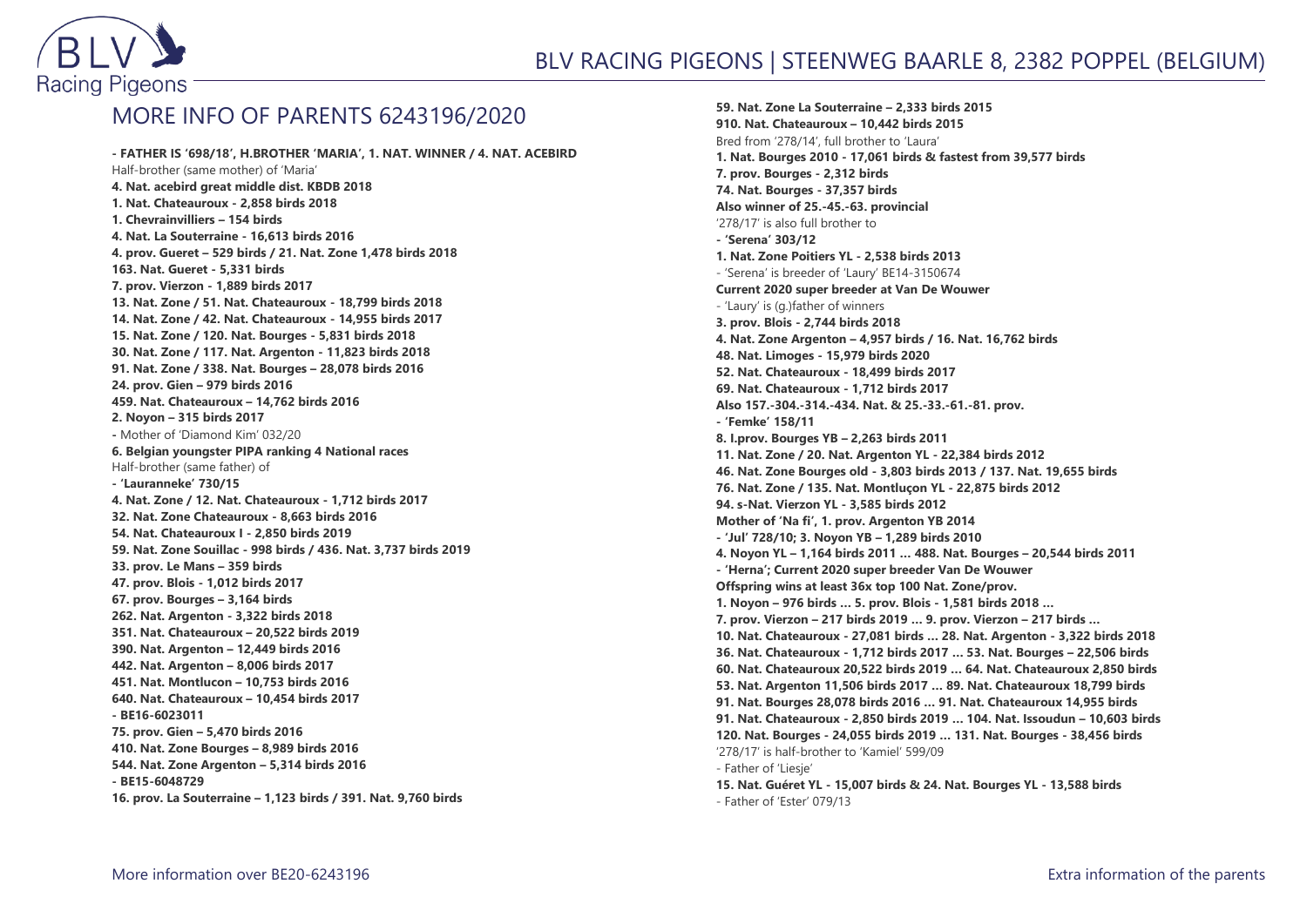

## BLV RACING PIGEONS | STEENWEG BAARLE 8, 2382 POPPEL (BELGIUM)

**6. best Nat. youngster of Belgium on 7 Nat. races PIPA Ranking 2013** - G.father of 'Maria' **4. Nat. acebird great middle dist. KBDB 2018 1. Nat. Chateauroux - 2,858 birds 2018 1. Chevrainvilliers – 154 birds 4. Nat. La Souterraine - 16,613 birds 2016 Also 42.-51.-117.-120.-163.-338. Nat. Breeder of 6. Belgian youngster PIPA Ranking 4 Nat. races** Bred from '406/14', daughter to 'Jasper' x 'Kristin' **Super pair Gaston Van De Wouwer** Both '278/170 & '406/14' are grandchildren to 'Kaasboer' **One of the best breeders ever in International pigeon racing** 'Kaasboer' descendants most impressive victories **Olympiad bird allround Germany 2009 (Uwe Berg) Olympiad bird Nitra 2013 (Walter Vollmer) Olympiad bird cat. C 2017 (Niels Broeckx) 1. Nat. acebird great middle dist. KBDB 2011 (Casaert-Sénéchal) 1. Nat. acebird great middle dist. old KBDB 2013 (Casaert-Sénéchal) 1. Nat. acebird great middle dist. YB KBDB 2018 (Gaston Van de Wouwer) 1. Belgian YB over 3 Nat. racer PIPA Ranking 2020 (Erwin Schepmans) 1. Belgian YL long dist. PIPA Ranking 3 races 2019 (Team BDS) 1. Nat. Montlucon & fastest 40,104 birds (M. & G. Vercammen) 1. Nat. Bourges & fastest 39,577 birds 2010 (Gaston Van De Wouwer) 1. Nat. Bourges YB 33,461 birds (Vos-Jennes) 1. Nat. Argenton 30,690 birds (Cleirbait-Desbuquois) 1. & 2. Nat. La Souterraine 21,782 birds 2010 (Schepmans-Hayen) 1. Nat. Argenton YB 19,592 birds 2016 (Tom & Jan Iwens) 1. Nat. Gueret 14,245 birds (Gaston Van De Wouwer) 1. Nat. Nevers 11,579 birds (L. & G. Dockx) 1. Nat. Montlucon 10,742 birds & fastest 20,214 birds (Van Eynde-Goovaerts) 1. Nat. Limoges II YL 9,756 birds 2020 (F. & J. Vandenheede) 1. Nat. Agen old 9,740 birds 2017 (Team BDS) 1. Nat. Chateauroux old 4,641 birds 2018 (Bart & Nance Van Oeckel) 1. Nat. Narbonne YL 3,580 birds 2019 (Team BDS) 1. Nat. Chateauroux 2,855 birds 2018 (Gaston Van de Wouwer) 1. Nat. Chateauroux 2,850 old birds 2019 (Bart Verbeek) 1. Nat. Chateauroux old 1,727 birds 2017 (Yves Vandepoel) Hebei Movie-TV Race China 2013 OLR China (Th. & Marcus Lecke) Car winner SA Million Dollar Pigeon race 2011 (Interpalomas Lofts) Car winner SA Million Dollar Pigeon race 2013 (Interpalomas Lofts) 1. acebird Portugal Derby 2012 (Gerhard Most) 1. prov. acebird great middle dist. YB KBDB 2019 (Norbert Ally) 1. s-Nat. Vierzon & fastest 15,359 birds (Gaston Van De Wouwer)**

**1. Nat. Zone / 2. Nat. Bourges 33,524 birds (Vermeerbergen-Wilms) 1. Nat. Zone / 3. Nat. Argenton 11,001 birds (Gaston Van De Wouwer) 1. Nat. Zone Poitiers 2,538 birds 2013 (Gaston Van De Wouwer) 1. s-Nat. Vierzon winner (Van Eynde-Goovaerts) - MOTHER IS '697/18', FULL SISTER 1. NAT. ACEBIRD 'NEW KIM'** Full sister to 'New Kim' **1. Nat. acebird great middle dist. KBDB 2018 2. Nat. Chateauroux - 17,281 birds 2018 12. Nat. Argenton - 16,496 birds 2018 4. Nat. Zone Argenton – 4,990 birds 21. Nat. Chateauroux - 12,855 birds 2018 52. prov. Blois - 2,923 birds 2018 95. Melun – 973 birds 165. prov. Le Mans - 1,315 birds 2018 -** G.mother of 'Diamond Kim' 032/20 **6. Belgian youngster PIPA ranking 4 National races 21. Nat. acebird great middle dist. KBDB 2020 14. Nat. Argenton - 23,286 birds 2020 35. Nat. Chateauroux - 20,789 birds 2020 617. Nat. Bourges – 28,551 birds 2020 796. Nat. Chateauroux – 15,322 birds 2020** - G.mother of 'Nestsister Diamond Kim' 031/20 **88. Nat. Zone / 224. Nat. Chateauroux 15,322 birds 2020 526. Nat. Zone Argenton – 7,393 birds 2020** Full sister to 'Brother New Kim' 776/18 **193. Nat. Chateauroux YB - 17,281 birds 2018 345. Nat. Argenton YB – 16,496 birds 2018 512. prov. Chevrainvilliers YB – 5,197 birds 2018** Half-sister to 'Palme Kim' 059/20 **1. Nat. Zone Chateauroux - 5,465 birds 2020 5. Nat. Chateauroux - 15,322 birds 96. Nat. Zone Bourges - 9,844 birds 2020 301. Nat. Bourges – 28,551 birds 371. Nat. Zone Argenton - 7,393 birds 2020 890. Nat. Argenton – 23,280 birds**